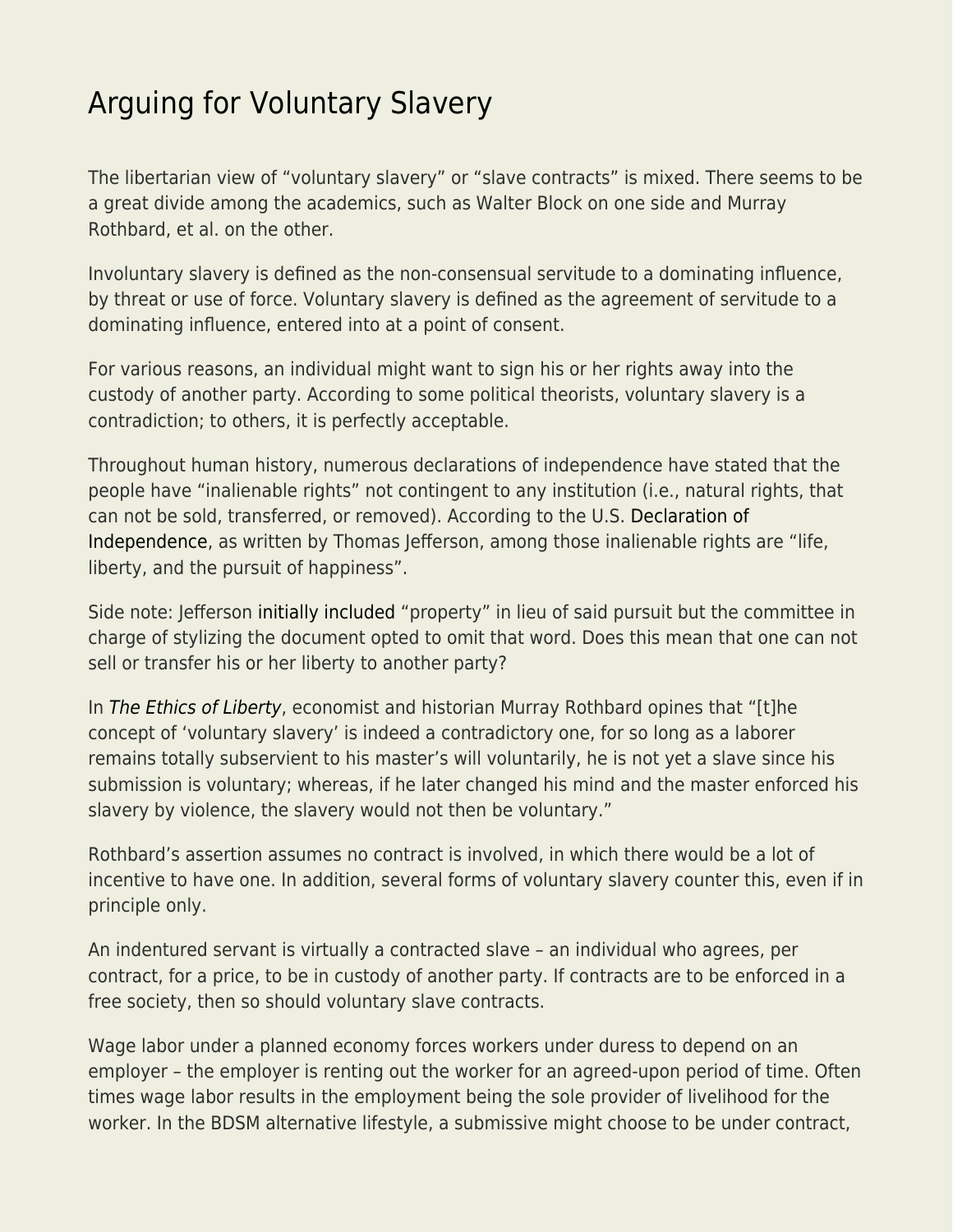as a slave, to his or her Dominant, as his or her Master.

Or, as the rhetorical question goes, if slavery is taking 100% of the fruits of someone else's labor, at what percentage does it cease to be slavery?

Rothbard's contention is that if an individual volunteers to be in servitude, it is not slavery; and if the same individual is being prevented from leaving, it is not voluntary. This is true if slavery were to be defined as inherently involuntary, but it is not.

U.S. slavery of "undesirable" whites, blacks, and Asians in the eighteenth and nineteenth centuries was not voluntary. However, there were whites, blacks, and Asians who voluntarily signed contracts of servitude to find passage to and stay in the U.S. during that time. The voluntary slavery contracts made this arrangement. Therefore, by abandoning the contract after getting what the voluntary slave wanted, he or she would be stealing from the master. In contract law, this is legally unacceptable.

In [The Structure of Liberty](https://www.amazon.com/Structure-Liberty-Justice-Rule-Law/dp/019870092X/ref=sr_1_1?s=books&ie=UTF8&qid=1480287625&sr=1-1&keywords=structure+of+liberty), lawyer and legal theorist Randy Barnett asserts that a "claim that a right is inalienable must be distinguished from a claim that it is nonforfeitable." In other words, to be a [socially-accepted] slave, one must have committed a wrongdoing that resulted in someone taking away his or her freedom as punishment.

This is circular reasoning, since the possibility of someone "removing" the right to liberty of a wrongdoer would be forfeiture, as the latter knew of the consequences. If the wrongdoer can forfeit their right to liberty, so could an individual who wanted to be under a slave contract.

Barnett's concern is largely about liability. In his book, and various essays, he argues that under a slave contract, the master could order the slave to violate the rights of a different individual. This argument ignores the fact that if slavery contracts were to be admissible under contract law, then the agreement shall not conflict with existing law.

Meaning, the slave would not be in breach of a contract by refusing to obey an illegal order. In constitutional law, it is lawful for military servicemen to disobey illegal orders given by superior officers. In BDSM, slavery contracts often come with licit clauses codifying stipulations, specifically that Master can order the slave to do anything, except where the latter would be in conflict with the law.

In ["Private Property's Philosopher,"](https://mises.org/library/private-propertys-philosopher) intellectual historian and philosopher David Gordon says, "only what fits together with self ownership can be enforced. You can only give away your property, not yourself."

His implication is that private property precedes contracts. Though he is correct in style, in substance he is assuming that an individual's person is not their own property. Self-